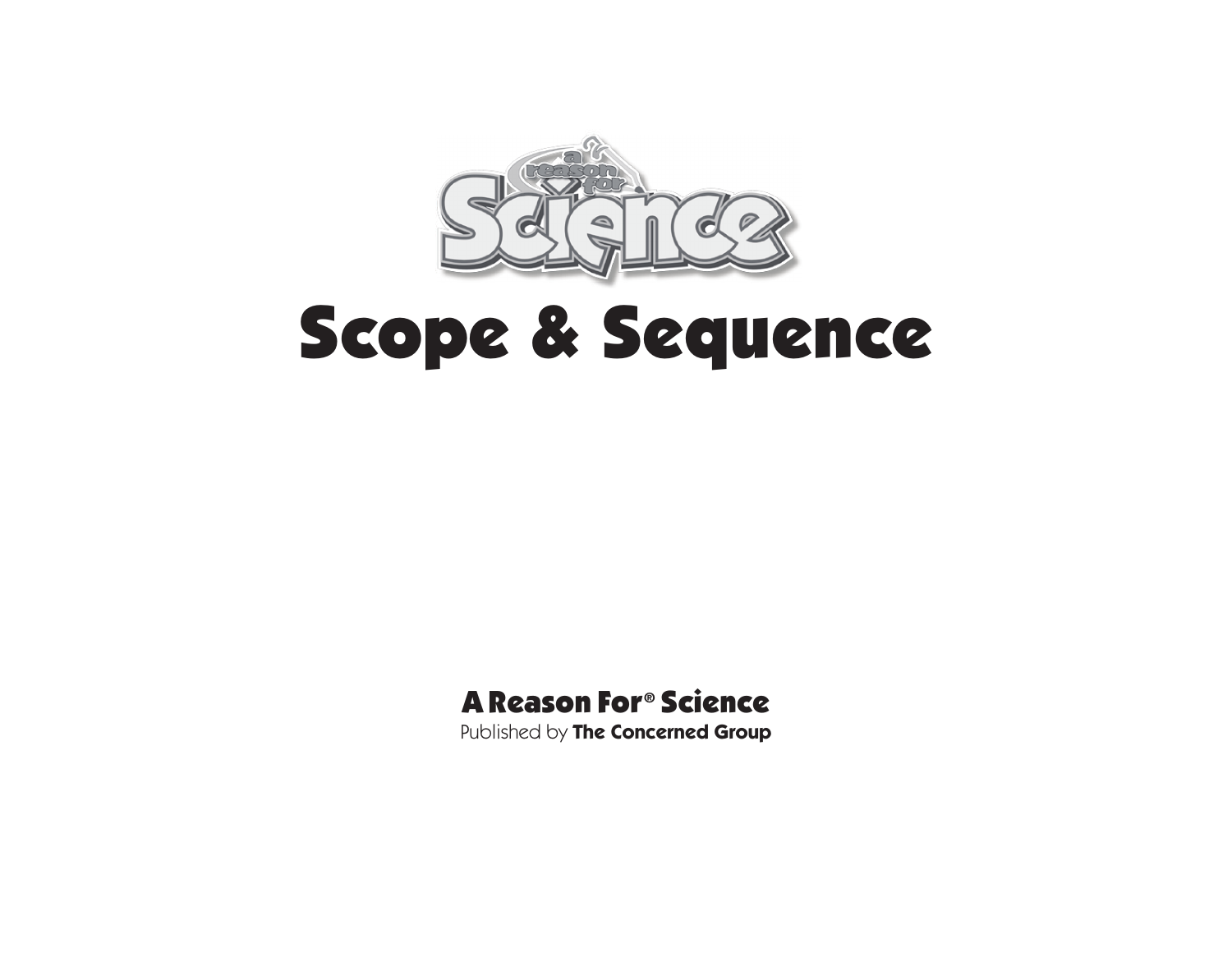### A NEW PARADIGM

**A Reason For® Science** is designed textbooks get learning backwards. for children — young minds created by an infinite God with an unlimited knowledge base, assuming students thing done to them."1 capacity to think, to learn, to explore, will later attach meaning to memorized and to discover!

 children really learn, **A Reason For®** that is presented this way because **Science** uses a different paradigm they never become engaged with the from traditional textbooks. Why? In an material. effort to address standards and accountability, many of today's science **ence** is based on the premise that direct conflict with the central goal of

 Because of its emphasis on how ementary students master information They focus primarily on building a facts. The problem is that very few el-

learning science is an ACTIVE process. having students learn sci-It is "something children do, not some-

 By contrast, **A Reason For® Sci-** all the topics and information . . . is in According to the National Science Education Standards, "... active science learning means shifting emphasis away from teachers present- not filling up a pail. It's lighting information and covering science ing a fire!"topics. The perceived need to include



 Or to paraphrase William Butler Yeats, "Great science teaching is

#### INQUIRY-BASED LEARNING

to teach basic Life, Earth, and Physical solving, and journaling. It also requires Science concepts through fun, hands- thought-provoking questions that help on activities. Its focus is to make learning both fun and meaningful.

selves are never enough. In order to quiry-based model. truly master a concept, students must terial through a variety of methods engaging*in inquiry, students describe* understanding in different ways and

**A Reason For® Science** is designed such as group discussion, problem But hands-on activities by them-**Science** is designed to reflect this in develop higher-level cognitive skills. The weekly format of **A Reason For®**

have "minds-on" experiences as well! **ence Education Standards,** "Inquiry ing skills."<sup>3</sup> This means actively engaging the ma- *is central to science learning. When* 

According to the National Sci- knowledge with reasoning and think- solutions. objects and events, ask questions, to different degrees, the flexible for construct explanations, test those ex-mat of **A Reason For® Science** also planations against current scientific encourages multiple learning styles knowledge, and communicate their and allows for individual differences. ideas to others . . . In this way, students Each activity challenges students to actively develop their understanding develop their own unique skills, and of science by combining scientific encourages them to think of creative

Since different students achieve

## NATIONAL STANDARDS

The "National Standards" referred to in dards<sup>1</sup>. More specifically, they reflect the "K-4 Science Content Standards" (p.121 - 142) and "5-8 Science Con-bulleted sub-topic. tent Standards" (p. 143 - 172).

 this Scope & Sequence are from the of the content standards that relate to dard C and sub-topic 1. (A detailed third grade lesson, for example, would National Science Education Stan- each individual lesson. References are description of the C1 content stan- be found on page 127 (characteristics Teacher Guidebooks include a list lesson, would indicate Content Stan-different sections. A C1 reference for a based on the NSES alphabetic format, dard is found on pages 127 - 229 of  $\,$  of organisms). By contrast, a <code>C1</code> referplus a numeric code to indicate the the **Standards**.)

For example, C1 in a fourth grade upper grade standards are found in function of living systems").

 As noted above, lower grade and be found on page 155 ("structure and ence for a seventh grade lesson would

1 National Science Education Standards, 1999. Washington, D.C.: National Academy Press. (p. 2); <sup>2</sup> Ibid. (p. 20); <sup>3</sup> Ibid. (p. 2)